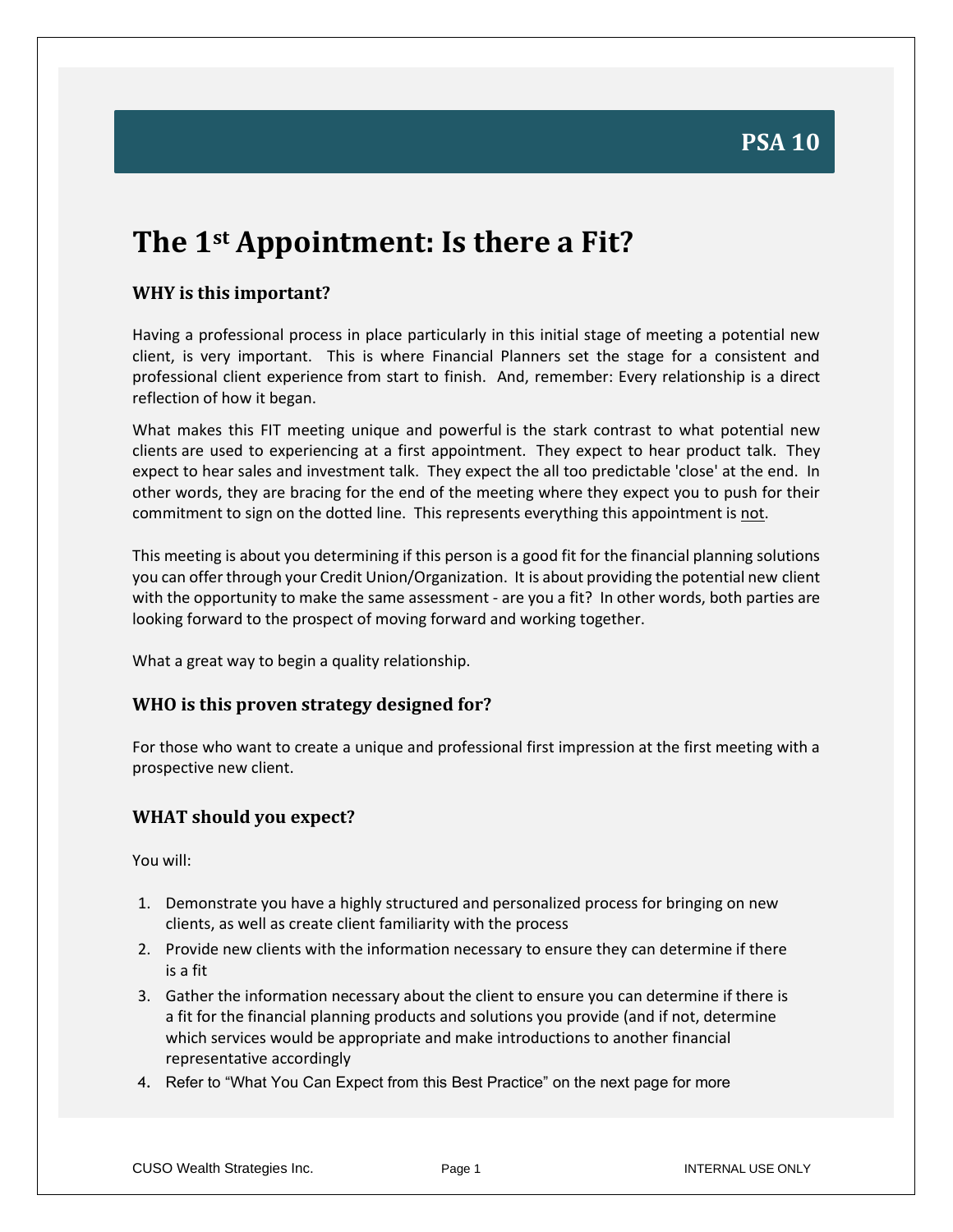# **What You Can Expect from this Best Practice**

## **PURPOSE**

- To establish rapport and understanding with a potential new client, so you can both make a well-informed decision about working together
- To tell potential new clients about you, the Credit Union/Organization and your approach to financial planning
- To build trust in you, the Credit Union/Organization and your ability to provide financial planning advice
- To use the FIT meeting with all potential new clients to ensure you continue to work with clients who are well suited to what you offer
- To ensure clients can clearly and precisely tell others about you, the Credit Union/Organization and your approach – in the context of advocacy

## **EXPECTED RESULTS**

You will:

- Build your client relationships within forthright and well-understood parameters
- Have an agreed upon process to follow when doing business with those clients who decide to work with you, and with whom you decide to work
- Preemptively answer many of your client's questions
- Ensure that you are not selling at the implementation meeting
- Set the stage for a productive and professional relationship
- Feel confident and empowered in your partnership with new clients

Your clients will:

- Trust you more readily because you clearly state your process, and their role within the process
- Learn what they can expect from you and what you expect from them
- Notice consistency in the ways that you represent yourself, the Credit Union/Organization and your approach
- Share your process with friends, family and associates when they are introducing you or recommending your services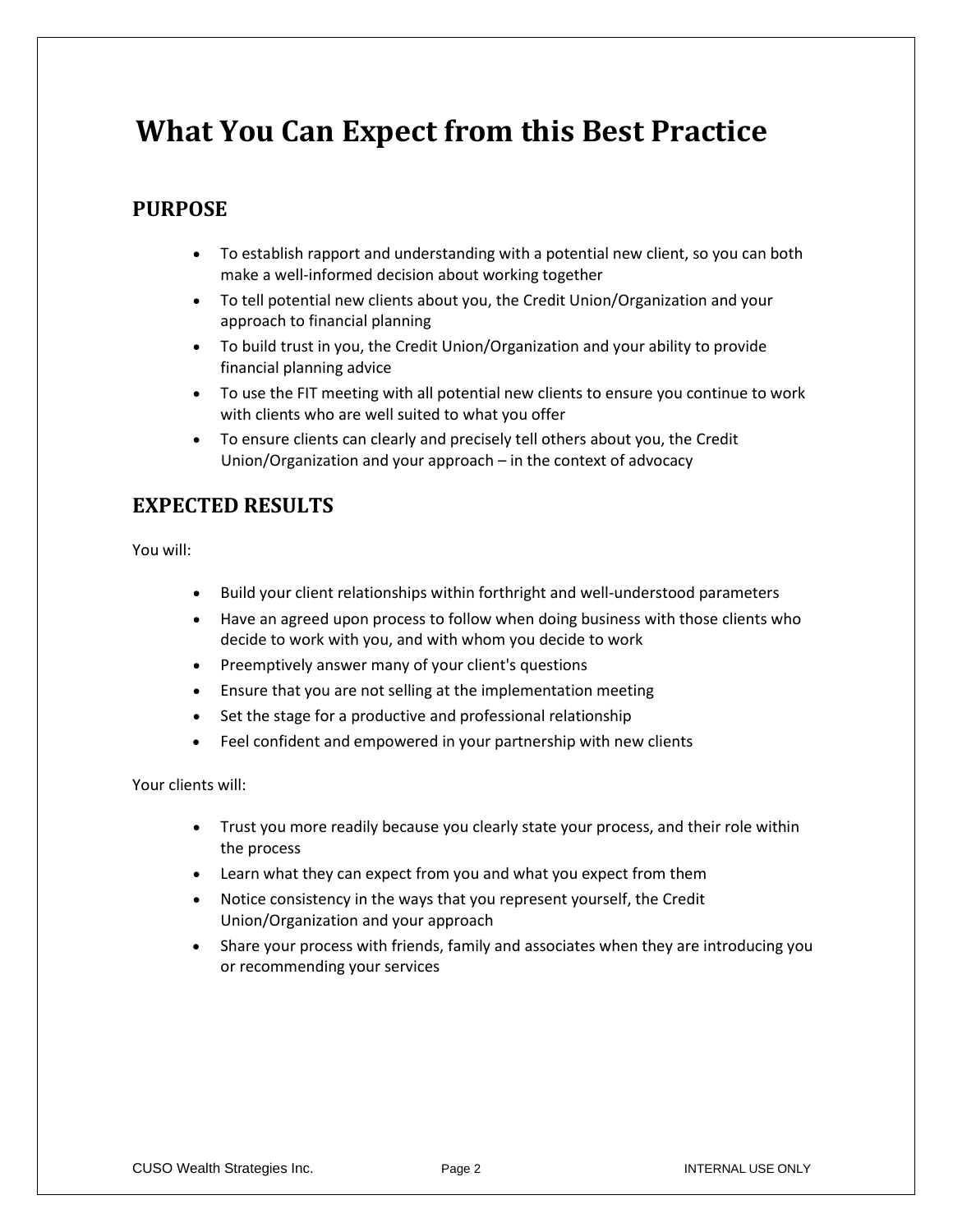## **ACCOUNTABILITY**

You will:

- Use an Agenda every time you meet with a potential new client
- Be consistent in the way you represent yourself, your Credit Union/Organization and your approach by rehearsing your script
- Commit to learning what is important to the potential new client
- Be prepared to use all resources involved in the FIT Meeting
- Realign individuals who are not a good FIT for you to a suitable financial representative within the Credit Union/Organization
- Always follow the process to maximize results

Your clients will:

- Be more receptive to your financial planning advice and suggestions
- Talk about your trustworthiness
- Talk enthusiastically about what you do and how you do it
- Be clear and precise when describing you, the Credit Union/Organization and your approach to their family and friends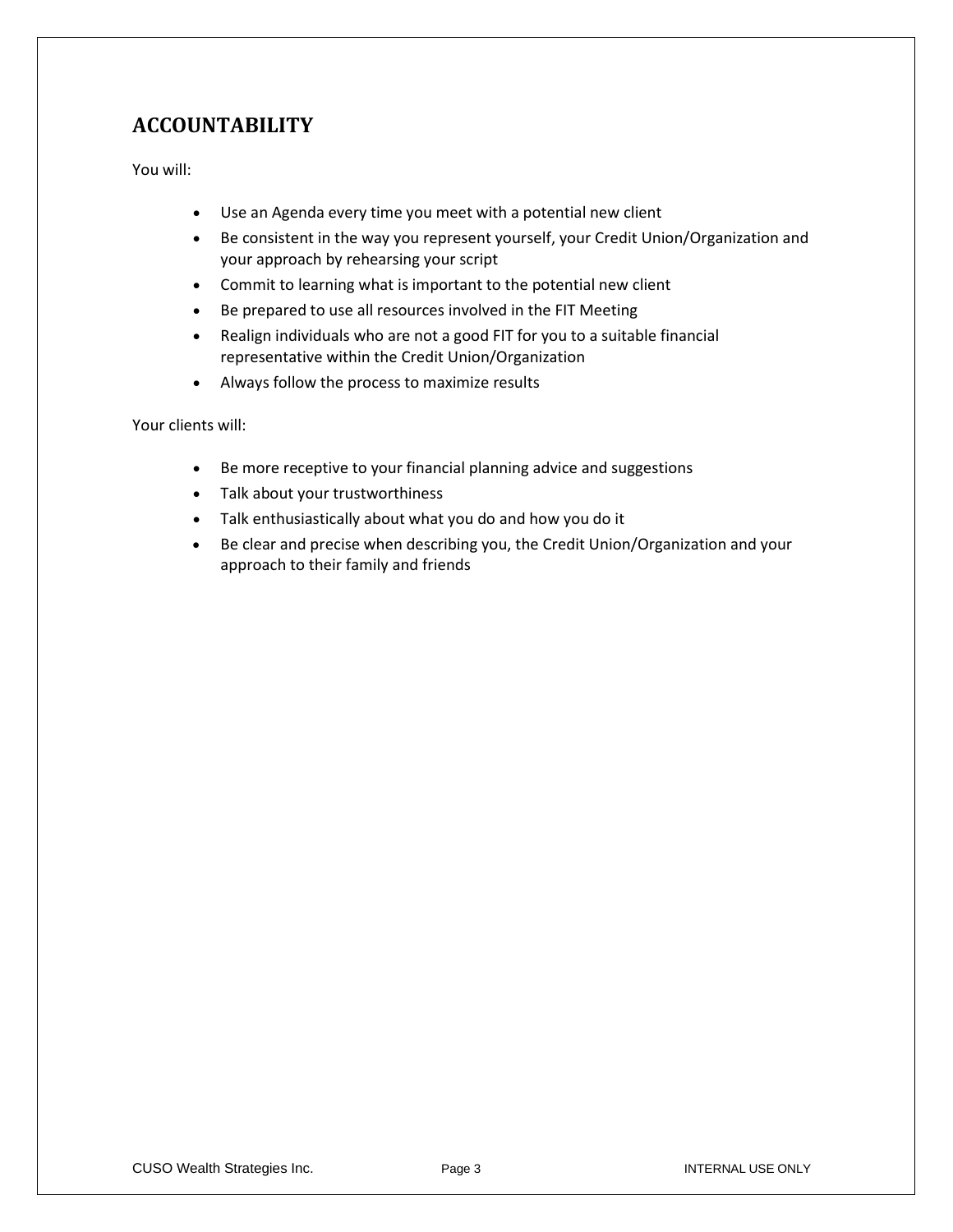# **Using Agendas**

An agenda is instrumental in delivering a consistent and professional approach to all client meetings, but sets an especially impressive tone on the initial meeting with a new prospective client.

### **Create Good Chemistry and then Begin the Meeting**

We know you enjoy chatting and catching up with your clients (and they with you too). In fact, that's exactly the type of thing that enables you to build relationships with your clients – which is terrific. But, like everything else, we need to be sensitive of the time. To effectively transition from 'catching up' to getting down to business, simply provide an agenda to each meeting participant. This respectfully signals the beginning of the meeting. Again, establishing rapport is important to set a positive tone before diving into business. Limit this to about 5 minutes and then begin the meeting. You will also have opportunities to ask questions and learn more about your potential client(s) as you progress through the meeting.

### **Efficient Use of Everyone's Time**

Once you start to see the benefits an agenda creates in terms of simplifying both meeting preparation and delivery, you'll be hooked. Not only that, your clients will take immediate notice of your more structured and organized approach in your meetings with them. Who could dismiss a tool that keeps everyone on task and covers off all the key topics? The agenda will also allow you to end the meeting on time. Time is something most people don't have a lot of, so it is important we respect the time they do give us. This means it's critically



important to establish a maximum amount of time for each meeting. This also enhances scarcity.

You'll notice in addition to 'name' and 'date' on each agenda, there is a 'time' indicator as well. It's important you clearly spell out the time available to create the proper expectation. If we set a meeting for 1:00 pm and then appear to have all the time in the world, what image are we projecting? Think about the other professionals who serve you: Doctor, Lawyer, Accountant – even your Mechanic or Stylist. How many of these would allow you to show up unexpectedly and have access to significant blocks of their time? It would be a short list.

### **Using Standardized Agendas**

Although there are different types of meetings for different purposes, many of them can be managed by standardized agendas. In this way, we can eliminate the need to create different agendas for every client meeting. This approach will help you effectively manage bringing on new clients, as well as servicing your existing ones. It provides focus, professionalism and consistency – all important in creating a meaningful meeting experience.

Stay tuned for more details on each of the specific Agendas we recommend, beginning with the 1<sup>st</sup> Appointment Agenda in the new client process, which is covered in this best practice.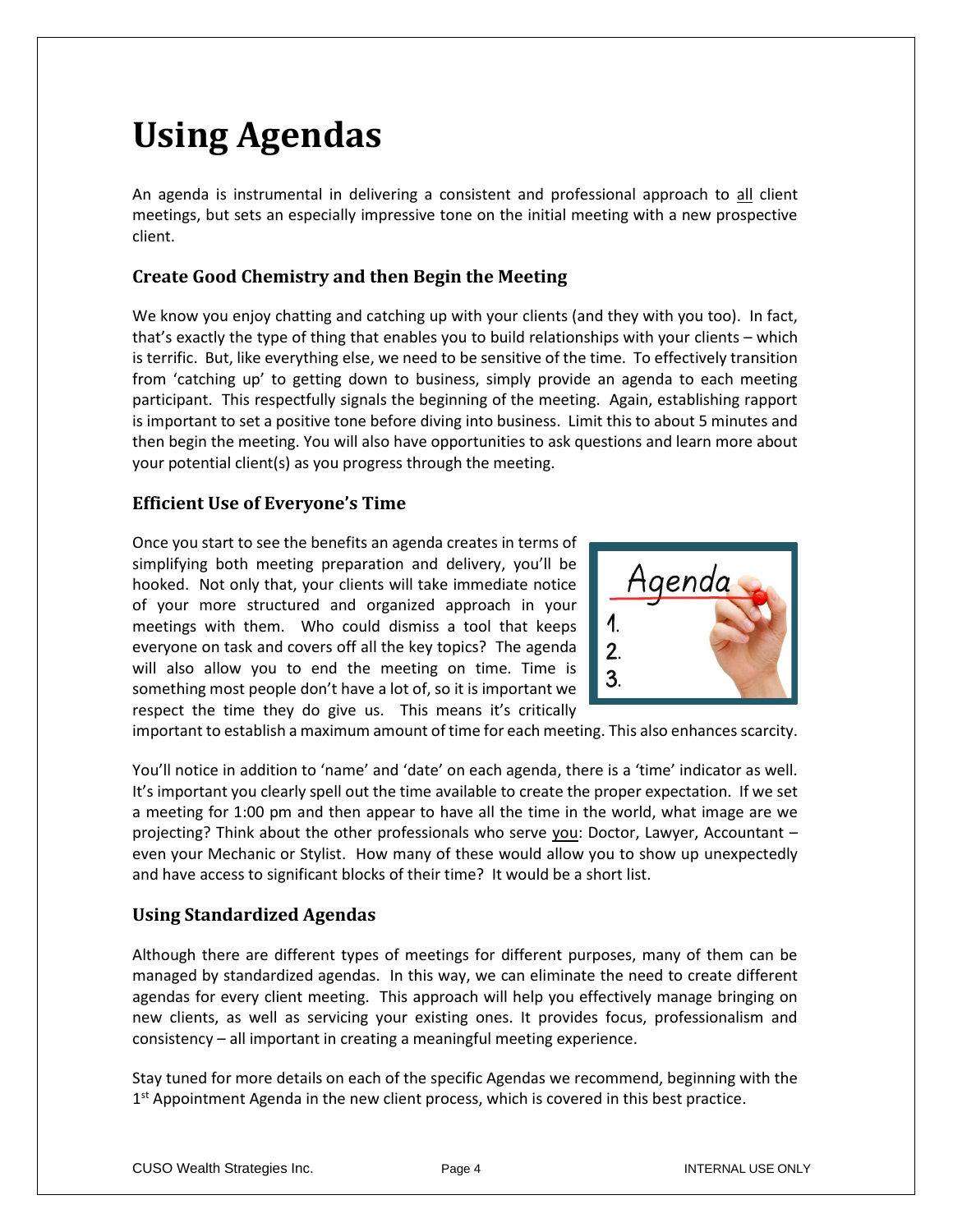# **TAKE ACTION & GET STARTED**

#### **Familiarize yourself with the purpose and flow of the FIT Meeting.**

Refer to *Step 5\_FIT Meeting Agenda* and the *Step 5\_FIT Meeting Script* to become familiar with the different areas being covered and the general flow of the meeting.

- You will need to personalize and customize this script and be 100% prepared.
- It is important you become thoroughly comfortable with a structured and professional approach to conducting this FIT phase.

## **The FIT Meeting**

After the initial greetings and brief rapport building portion of the meeting (no more than five minutes) you can signal the business part of the meeting by sliding the FIT Meeting Agenda across the table to each meeting participant.

Note: the FIT Meeting should take no longer than 45 minutes to one hour.

The next few steps will explain the flow of the meeting. Try to visualize what this process might look like for you as you work through each step. Note: Each of these steps is described in much more detail in the 1st Appointment Script.

#### **1. Meeting Overview**

 $\circ$  Here you will preview the items you would like to discuss during the meeting and provide a time frame to manage your client's expectations.

#### **2. An Introduction to Our Team and Approach**

- $\circ$  Here is where you will describe the Credit Union/Organization, explain who you are and what you do as well as, fully disclose fees.
- $\circ$  Potential clients need to know this information to make an informed decision about FIT.
- o Review the concept of **Significant Life Events** with clients so they understand the full scope of services available to them through you and others at your Credit Union/Organization.
	- Refer to *Step 5\_Significant Life Events Graphic 1***.**
	- Refer to *Step 5\_Partnership Graphic 2***.**
- o Show them a copy of the **Personal Financial Profile** (NaviPlan fact finder or other) and explain that if there is a fit, the next step in your process is to have them back and you will complete one of these with them.
- o Reference the **Personal Financial Organizers** to demonstrate how you will deliver your recommendations and monitor them on an ongoing basis. o Provide a basic overview of **fees**.
- **3. Getting to Know More about You – Understanding Your Expectations**
	- o You will ask the potential new client a series of structured questions related to their expectations of a Financial Planner, as well as gain insight into their past experiences working with other financial professionals.
	- o You will also collect a high-level assessment of their investable assets and other banking needs.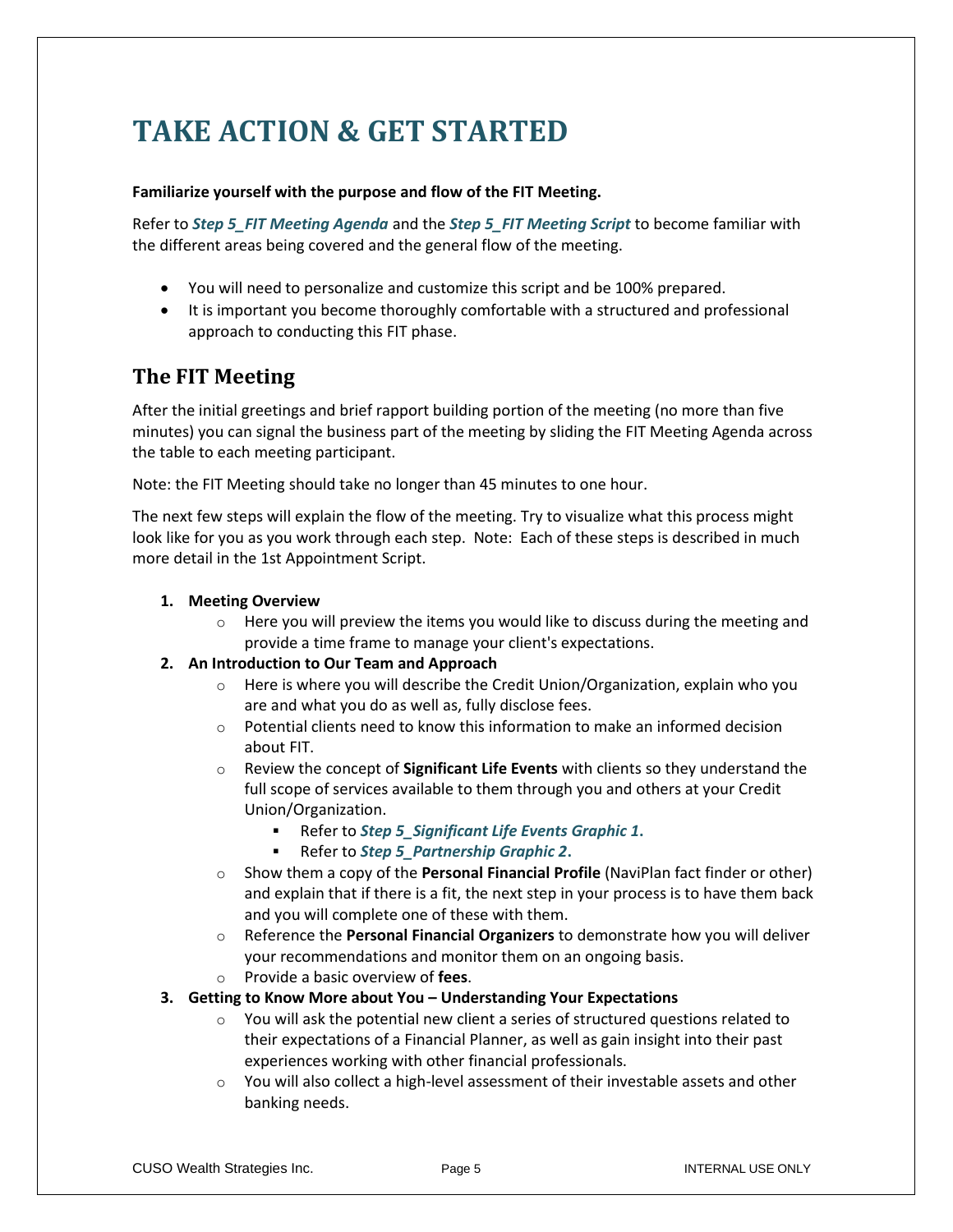- $\circ$  This information is necessary to help you begin assessing FIT and ensuring proper alignment at your Credit Union/Organization.
- o Refer to *Step 5\_Understanding Your Expectations* to see the tool designed to help you with this aspect of the meeting.

#### **Getting to Know More About You - What's Important to You?**

- o This is where you begin the client-focused portion of the meeting.
- o You need to gain enough insight about the potential new client to determine if they are a fit for you.
- o You will use *Step 5\_What's Important to You* template to begin to ask openended questions about what is important to them and then probe meaningfully to learn more about why these things are important to them. This is the starting point for getting a better understanding about the client's goals and objectives.
- $\circ$  The important thing here is to have a standardized approach for collecting this information and that you spend the latter part of the meeting client-focused.

#### **4. Meeting Wrap Up**

- o You will reinforce the FIT concept and let them know you will be in touch with them in 48 hours.
	- At that time, you will respectively share your decision about whether there is a mutual fit.
	- Confirm their best contact number and be sure to call then when you say you are.

### **The "Is There a FIT?" Call**

- 1. Make the FIT Call 2 days after the FIT Meeting.
	- Refer to *Step 6\_Is There a FIT Call Script.*
- 2. Determine the next step:
	- If they are a fit for financial planning, you will proceed to the next step in the New Client Process.
	- If they are not a fit for financial planning, you will promptly introduce them to the Credit Union/Organization representative who is best suited to meet their needs.
- 3. Move forward in the process accordingly.

### **Remember to:**

- Refer to **The FIT Meeting** steps on the New Client Checklist.
- Ensure that each step is implemented at the appropriate point in the process.
- Consistently use every aspect of the process with all potential new clients.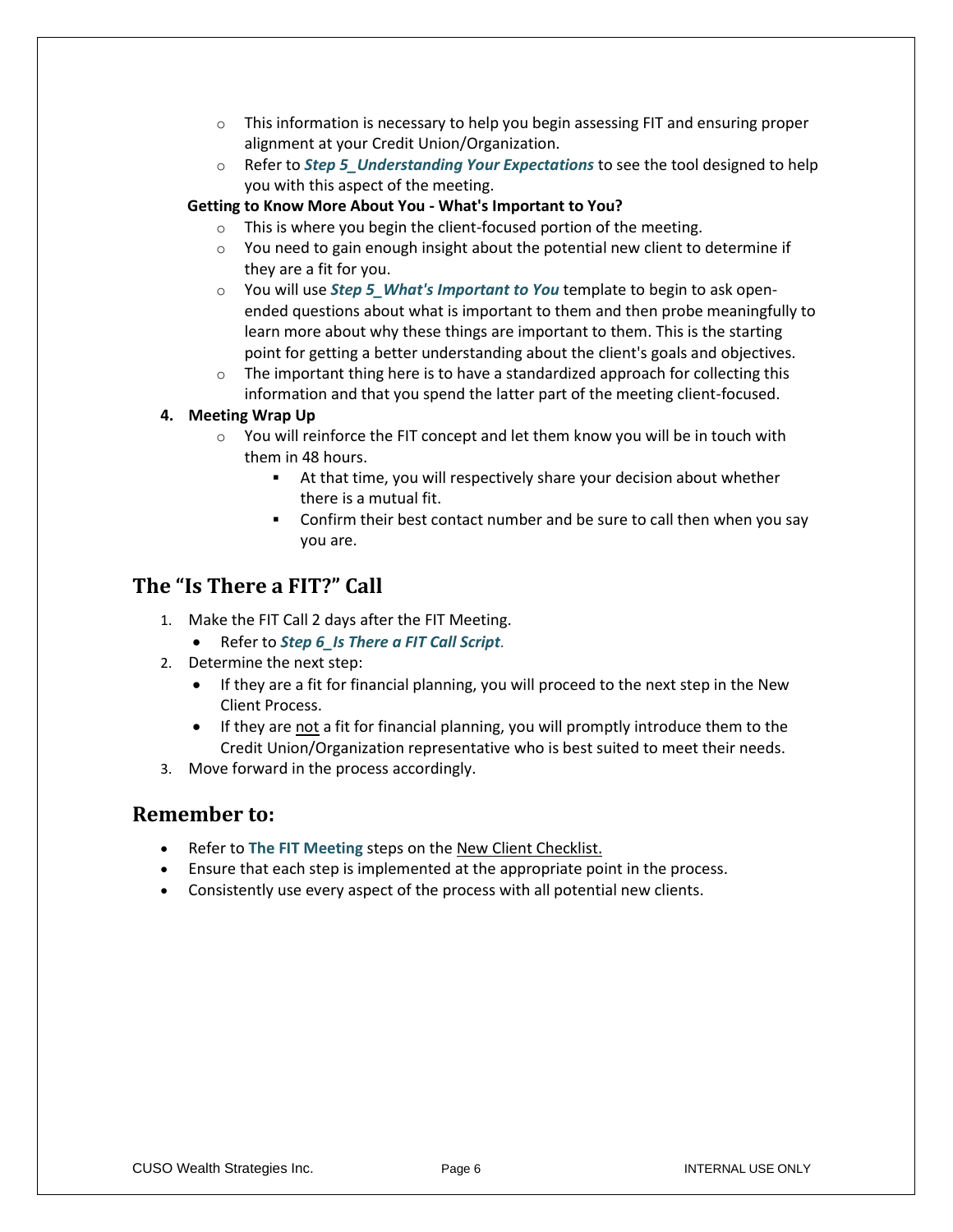

# **FIT Meeting Agenda**

[Potential New Client]

[Date]

[Time]

## **Items to Be Discussed:**

- **1. Meeting Overview**
- **2. An Introduction to Our Team & Our Approach** 
	- Our Team of Professionals & Organization
	- Financial Planning & Your Significant Life Events
	- Your Personal Financial Profile
	- Your Personal Financial Organizer
	- Understanding Our Fees

### **3. Getting to Know More About You**

- Understanding Your Expectations of a Financial Planner
- What is Important to You?
- **4. Meeting Wrap Up**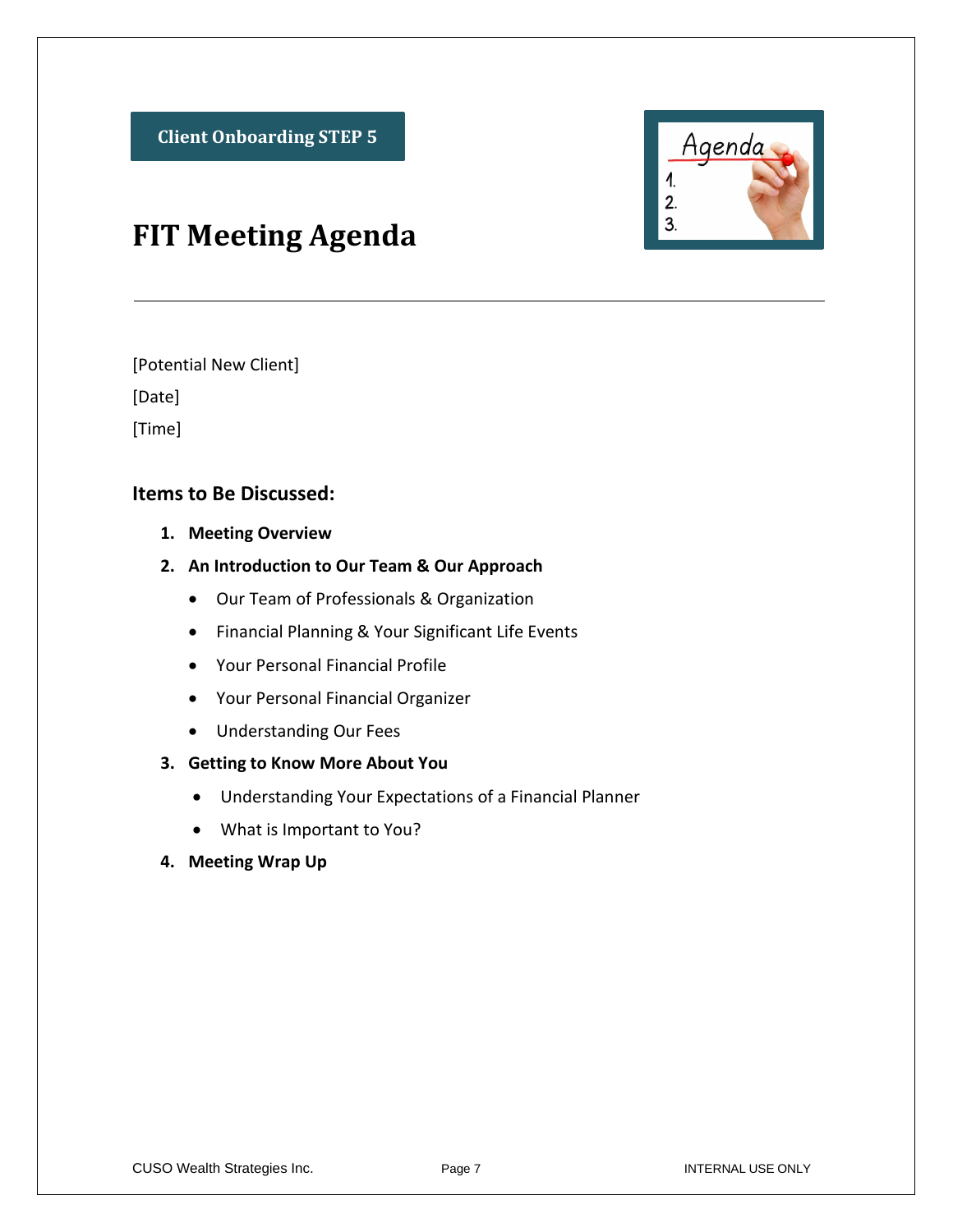# **Fit Meeting Script**

### **Client Onboarding STEP 5**

Purpose: Gather information necessary to assess FIT.

*It is important to remember that you are not required to recite this script word for word. Use this script to guide your FIT meeting. Your goal is to personalize this script so that it feels natural for you.*

#### **Instructions:**

This document has 2 types of text.

- Your script (what you would say to the client) is in regular text type.
- Your instructions for actions are in *bold italics.*

## **GREETING**

*Welcome client and establish a rapport with them.*

- Hello Mr. and Mrs.
- How have you been?
- Did you find our office easily? [*If a new client*].

#### *Make small talk (weather, sports, families, anything to establish common ground) – no more than a couple of minutes.*

Once the welcome and rapport building are well-established, proceed with the meeting.

## **1. MEETING OVERVIEW**

- Here is the agenda for today's meeting [**give them a copy of the agenda**].
- I want to begin by saying that there will not be any decisions made today.
- Our purpose today is to determine if there is a FIT.
- We use the FIT process to ensure that we are mutually committing to a long-term relationship fully understanding each other.
- I will consider your objectives and if you are looking for services that we can provide.
- You need to consider:
	- o Our philosophy and approach to financial planning.
	- $\circ$  Our ability to provide you what you are looking for.
	- o Your desire to trust us and begin a long-term relationship.
- I'd like to tell you about myself and our approach to financial planning at [Credit Union/Organization].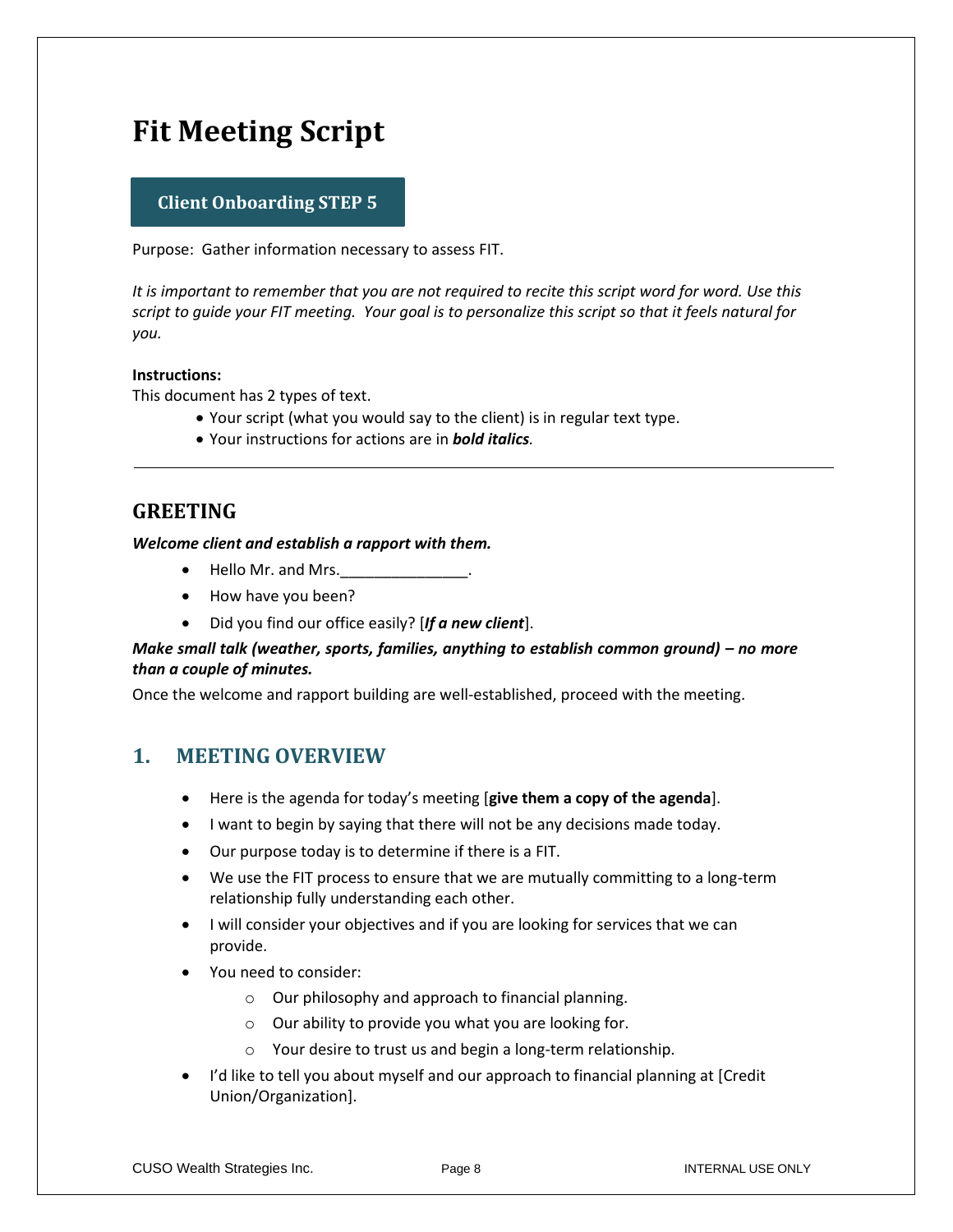- I want to share some ideas on how I can help you achieve your goals.
- We will also spend some time discussing the financial planning process. And, the ways that it can help you to mitigate the effects of Significant Life Events in your life.
- Then we will turn our attention to your goals and What's Important to You.
- I want to understand what you expect from the financial planning process.
- Do you have any questions?

## **2. AN INTRODUCTION TO OUR TEAM & OUR APPROACH**

#### **OUR TEAM OF PROFESSIONALS AND ORGANIZATION**

#### **About Our Team**

- Now, I'm going to tell you a little bit more about me (and my Assistant).
- *Add custom scripting here regarding professional credentials, experience and personal interests.*
- *Make sure the information here is consistent with your biography. This should include your strengths.*
- *Be passionate about why you do what you do! What is your story? Include some items that make you three-dimensional (interests, passions, etc.)*

#### **About Our Organization**

- I think it's important you know something about the Credit Union/Organization I work with and represent.
- *Add this scripting for existing clients referred up through the branch:*
	- $\circ$  Even though you've been a client with us for [x] number of years, we just want to take a few minutes to review this.
	- o Some of this you may already know, but some of it you may not.
- [Credit Union/Organization] offers a full array of financial planning and banking solutions to their clients.
- *Add custom scripting here to describe [Credit Union/Organization] as it relates to scope of resources and how it benefits clients.*
- Our branch staff provides clients with…daily banking, loans and personal lines of credit, etc. (this should be a comprehensive, but succinct overview of the various types of solutions the branch can provide for its clients).
- Our branch staff is also able to provide commercial services and assist business owners in a variety of ways.
- Now, our financial planning subsidiary is a natural extension of the work our branch does for clients.
- Financial Planners, like me, work with our clients who need more comprehensive investment, insurance, retirement planning or estate planning advice.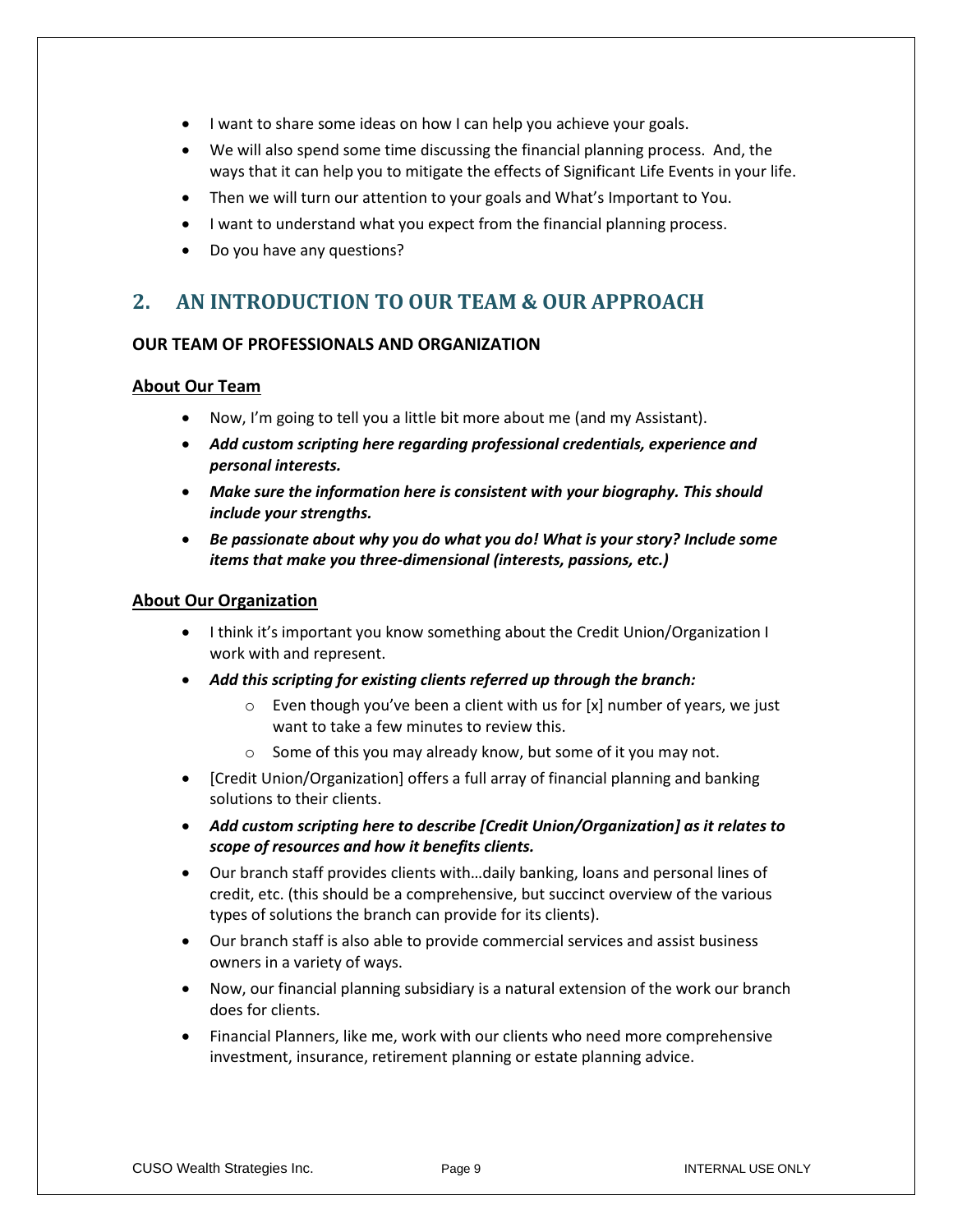• Licensing and various Financial Acts require that this next level of planning and financial needs are met by qualified licensed professionals.

#### **FINANCIAL PLANNING & YOUR SIGNIFICANT LIFE EVENTS**

- I engage in complete financial planning with my clients.
- What this means is that, if you become a financial planning client, I will help you to attain financial independence and to achieve your goals.
- I view financial planning as an ongoing process.
- Our financial planning process involves understanding the concept of Significant Life Events. These events are anything and everything that pertains to and affects your finances either now or in the future.

#### *Refer to Significant Life Events Graphic 1*

- It could be retiring, planning for a child's education, getting a raise or even losing a job.
- Some of these things we like to think about, others we don't but we still need to plan for them.
- Significant Life Events are sometimes predictable but are often random or unexpected. They always have a profound impact on peoples' lives. You will be much happier throughout your life and have greater peace of mind if you have planned for the different possible events that can occur.

#### **YOUR PERSONAL FINANCIAL PROFILE**

- Our purpose is to cushion the effects of the Significant Life Events in your life so you stay on track and reach your financial goals and objectives.
- We do this by first examining your current financial situation.
- Just as a doctor takes your medical history before making any treatment recommendations, I need to have a complete understanding of your financial health before giving you any advice<sup>1</sup>.
- If we decide to proceed, at our next meeting we will complete your Personal Financial Profile like this one - *Show your NaviPlan Fact Finder.*
- Based on this information, we propose a series of financial recommendations and solutions.
- We explain the options available to you and discuss the implications of each one.
- Our clients need to understand how each option will affect their financial affairs now and in the future.
- We then suggest the approaches that will help the client meet their needs and we implement the strategies we agree upon.

 $<sup>1</sup>$  Alt text: "Just as a coach decides on the best game plan for his players, this information will allow me to</sup> recommend the best financial strategy for you. Once we understand your current financial situation, we will implement a game plan to help you to achieve your goals."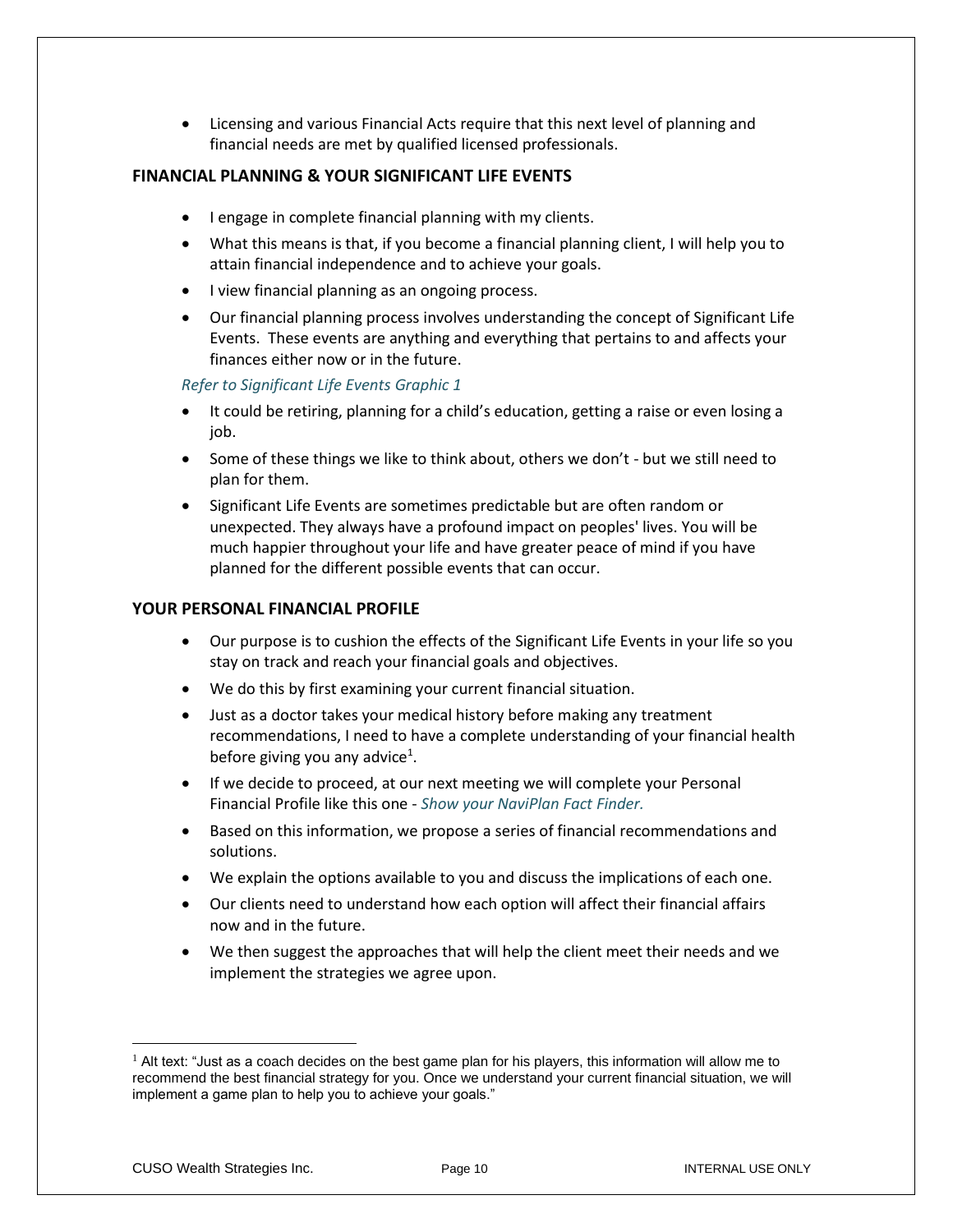#### **YOUR PERSONAL FINANCIAL ORGANIZER**

- It's quite common for us to hear from the people we work with how easy it is to become a bit disorganized with respect to all the areas of your money – the fact is there are many different aspects and decisions to be made when it comes to your financial stability and future prosperity.
- We are committed to helping you simplify and organize your wealth.
- For those with basic financial planning and investment management needs, we use this simple yet meaningful Personal Financial Organizer. This helps us coordinate and stay on top of the various aspects related to your money when they become relevant and important to you.

#### *Show sample of Personal Financial Organizer - Basic*

• Once financial needs migrate from basic to more complex and/or investment management needs become more significant, we use this Personal Financial Organizer to help you stay organized. Although we would love to be able to provide one of these to everyone, the reality is not everyone we work with needs one yet and we don't have the capacity in terms of human power to do so. We hope this helps you understand if you don't receive one at the outset of our relationship.

#### *Show sample of Personal Financial Organizer – Sample PFO Binder*

• We meet with our clients regularly to monitor their Personal Financial Organizer and to ensure that they are prepared for relevant Significant Life Events.

#### *Refer to Partnership Graphic 2*

- We will also ensure that our clients are kept up-to-date on any changes that may occur and we expect them to do the same.
- From time to time, we invite our clients, and their friends and associates to events or workshops.
- These meaningful and informative sessions let you learn about new and relevant ideas, to meet people, and to have fun.

#### **UNDERSTANDING OUR FEES**

- Financial Planning is a service included as part of your membership with the Credit Union/Organization. I provide complete financial planning and want to be recognized as your primary Financial Planner.
- It's important you know that all our financial planning clients receive a Letter of Engagement, which fully describes our compensation and that it is our responsibility to discuss any fees associated with investment transactions with you. We will review this document in more detail with you when the time comes.
- Rest assured that all fees are fully disclosed and always within industry standards.
- This information is available for you at any time so please do not hesitate to ask me for clarification.

*IMPORTANT: Everything up to and including this part of the Agenda should be scripted and rehearsed so that it can be delivered in 15 minutes or less. That leaves the balance of the meeting to get to know more about the potential new client, their situation and their goals& objectives.*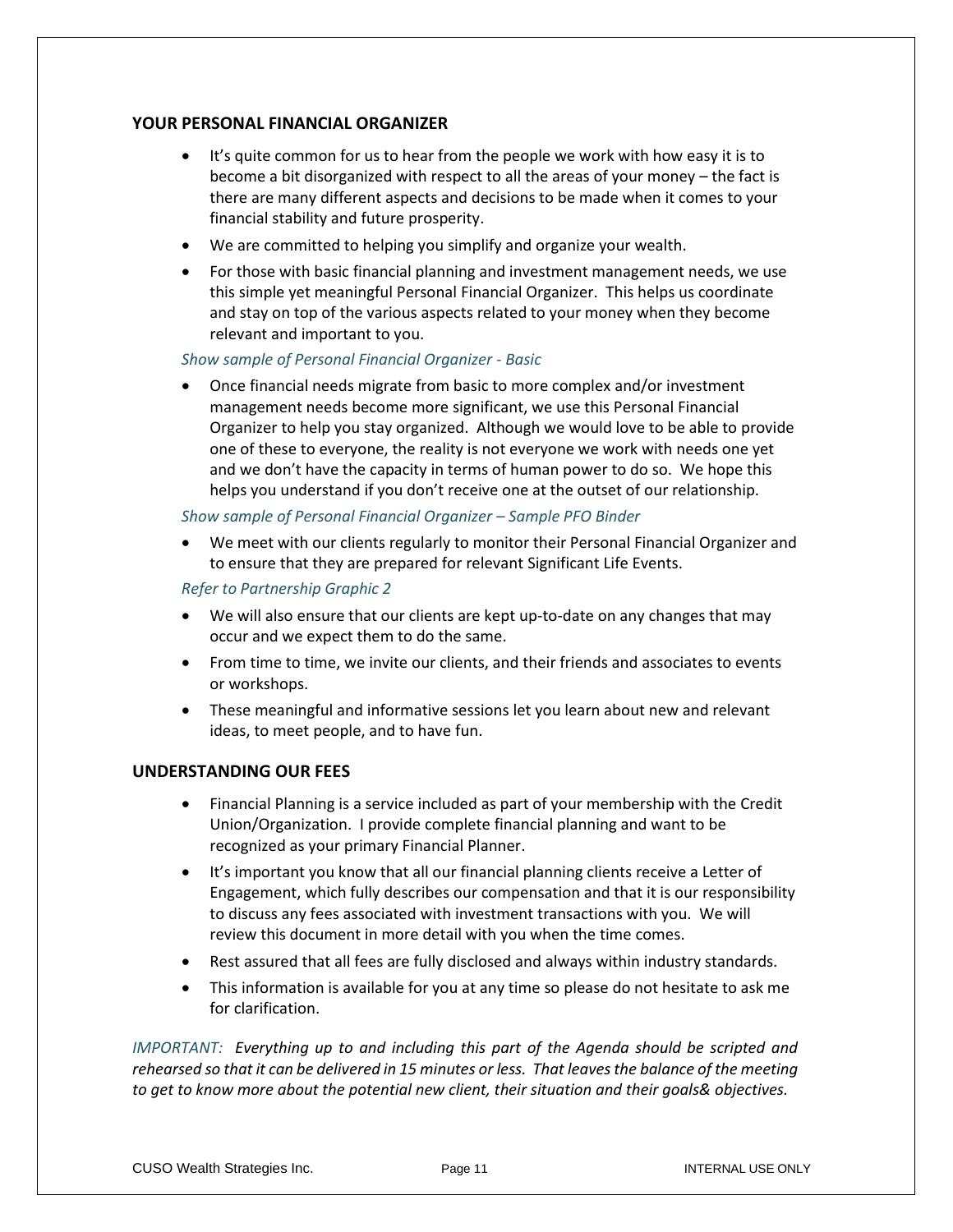## **3. GETTING TO KNOW MORE ABOUT YOU**

#### **UNDERSTANDING YOUR EXPECTATIONS OF A FINANCIAL PLANNER**

- Now that I've told you a bit about myself and what we do at [Credit Union/Organization], I'd like to spend the rest of our time together learning more about you and what you are looking for.
- It's important that I understand your expectations and a bit about your past experiences with other financial professionals.
- To do so, I'm going to walk through our New Client Information Form with you right now.

*Have the "Understanding Your Expectations" ready to complete. Ask each of the questions to the potential new client. Allow them to answer and explain. Ask probing questions where you feel appropriate.*

When the form is complete, ask them: Is there anything we haven't covered yet related to your expectations that I should be aware of?

#### **WHAT'S IMPORTANT TO YOU?**

- Next, I want to get an understanding of what is important to you, and what your goals and objectives are.
- To start this discussion, please fill out this handout.

*Give them the "What is Important to you? Handout. If there are two individuals at the meeting provide each of them with their own "What is Important to you?" Handout.*

• Please, check the 3 things that are most important to you on this list.

*Allow them the time to complete the form. Some people will take longer than others. After they complete the worksheet, discuss their choices with them.*

- **Example 2** means different things to different people.
- Help me understand what electron means to you.
- That's interesting……do you mean (rephrase what they said).
- What I hear (see or feel) is  $\sqrt{ }$

## **4. MEETING WRAP UP**

• [Potential New Client] the purpose of today was to determine if there was a fit.

#### o *Refer to next page for alternate 'fit' ending for members only*.

- The last item on our agenda is "Where do we go from here?"
- Over the next 2 days, I want you to think about what we covered here today and whether there is a fit based on your needs and expectations. I will be doing the same thing – considering your situation and determining if I am the one best suited to meet your goals and objectives.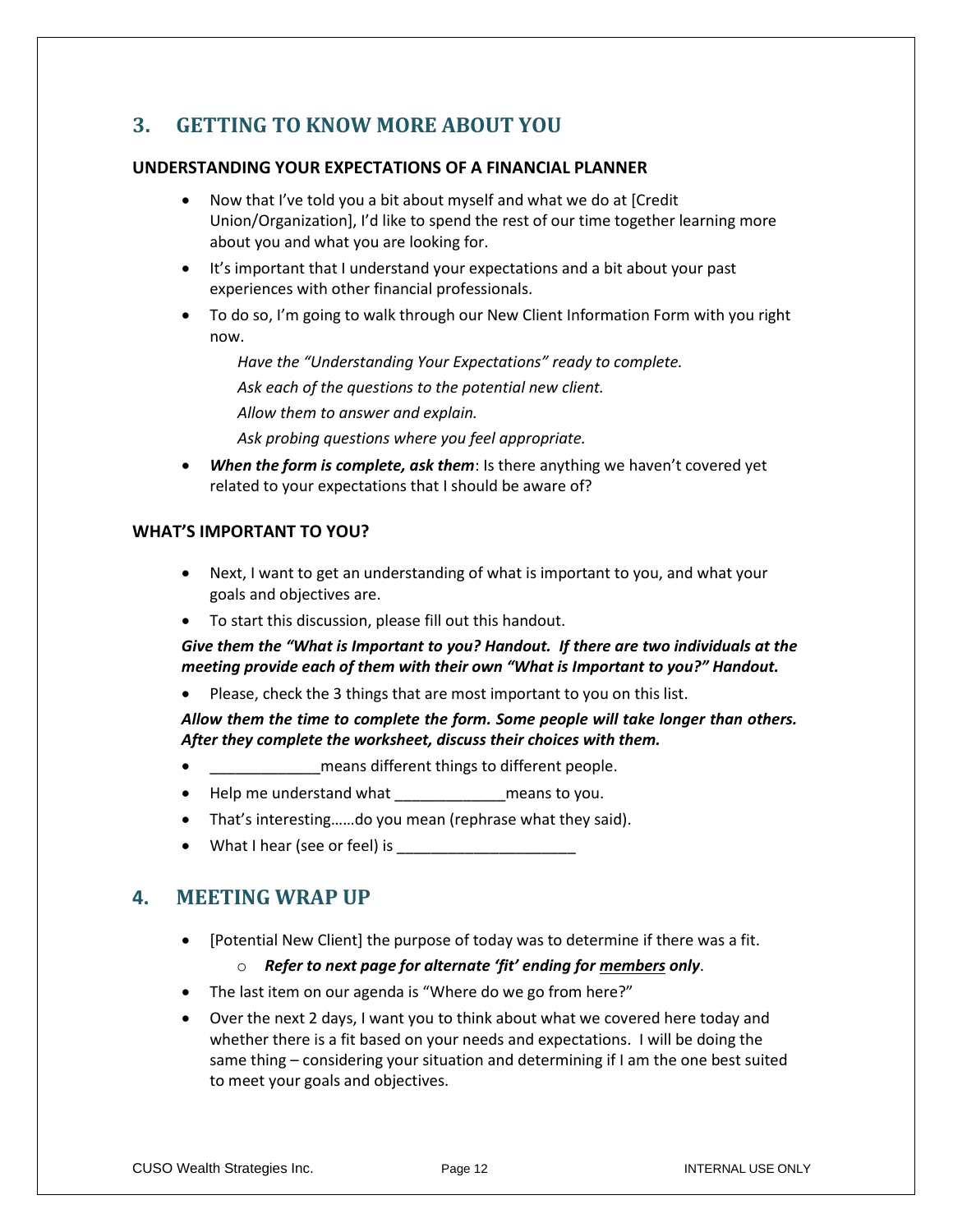*The goal here is to ensure new clients are aligned with the appropriate representative at the Credit Union/Organization. Financial Planners are a scarce resource and need to focus their time and energy on financial planning clients.* 

• What would be a convenient time for me to call you and discuss this? Where would I reach you at that time?

*Make sure you call the decision-maker and be very specific about where and when you will contact them.*

- If we decide to proceed, we will book our next appointment at that time.
- Any questions? Great, so we will talk on [Date & Time].

*Special Note: If this prospect IS a client of the Credit Union/Organization, you can use the alternate Fit Scripting to honour the fact they are familiar with the organization. Be clear that 'no decisions' are expected to be made today, however if they are ready to proceed you can go ahead and book the 2nd Appointment.*

- [Existing Credit Union/Organization Client] the purpose of today was to determine whether there was a fit.
- The last item on our agenda is "Where do we go from here?"
- We appreciate this is an important decision and as such, we typically ask that you think about what you've learned about us and our ability to meet your expectations. And, we prefer to give you a couple of days to do so at which time we follow up by phone to discuss the decision.
- However, we recognize you are already loyal clients of the [Credit Union/Organization] and based on what you've described to me today about your situation, I believe we can help you achieve your goals and objectives.
- Therefore, if you need the extra time to think about it, please do so and we will respectfully call in you in a couple of days.
- However, if you believe based on what you've heard today that we can deliver what you are looking for and you are comfortable doing so, we can go ahead and arrange our next meeting.

#### *If they do need more time to think about their decision:*

 $\circ$  I appreciate that and would be happy to call you in a couple of days once you've had more time to think about all of this. What would be a convenient time for me to call you and discuss this? Where would I reach you at that time? Great, so we will talk on [Date & Time].

#### *Make sure you call the decision-maker and be very specific about where and when you will contact them.*

 $\circ$  If we decide to proceed, we will book our next appointment at that time.

#### *If they do NOT need more time to think about their decision:*

o That sounds great. Let's go ahead and get our 2nd Appointment scheduled. How does this day work for you (about 1-2 weeks out)? Would [this] time work for you? Also, I'll send you a letter/email which includes a list of items you need to bring to our next meeting. Great, I'll see you on [day] and [time].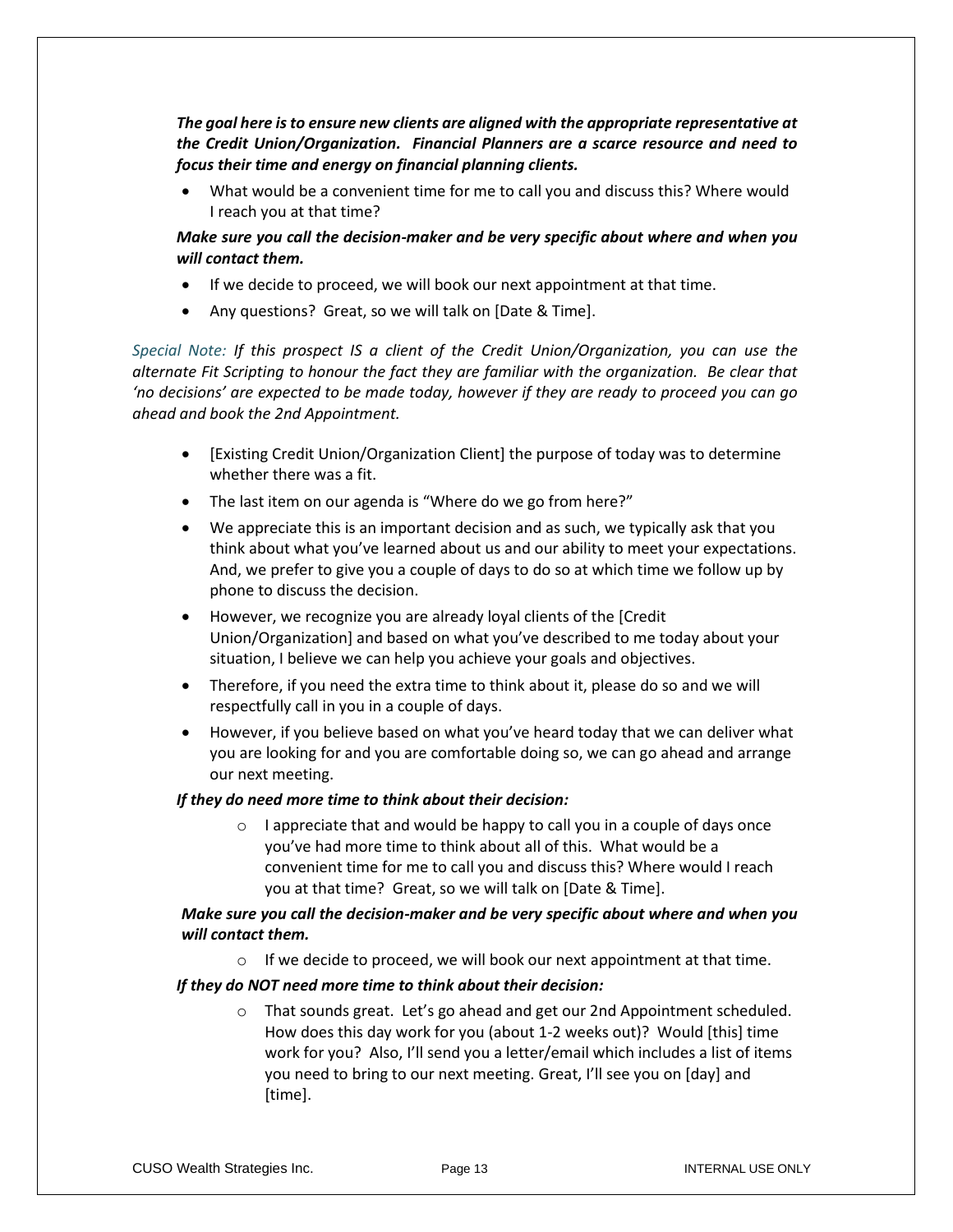# **Graphics to Enhance Communication**

We highly recommend you use a couple of meaningful visual aids to help your prospective new client truly understand Financial Planning, which is often misunderstood. Here are a couple of the key graphics we recommend you use.

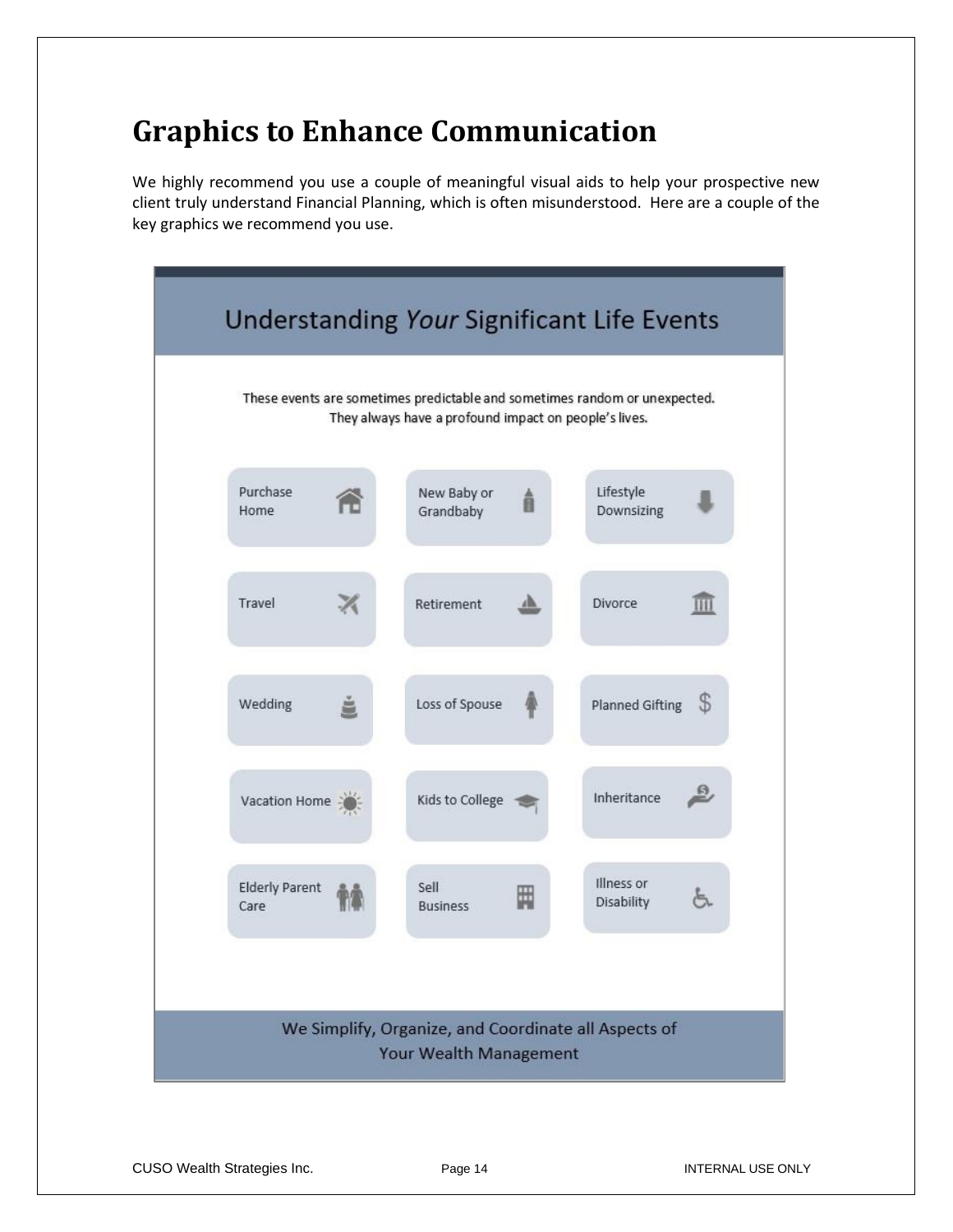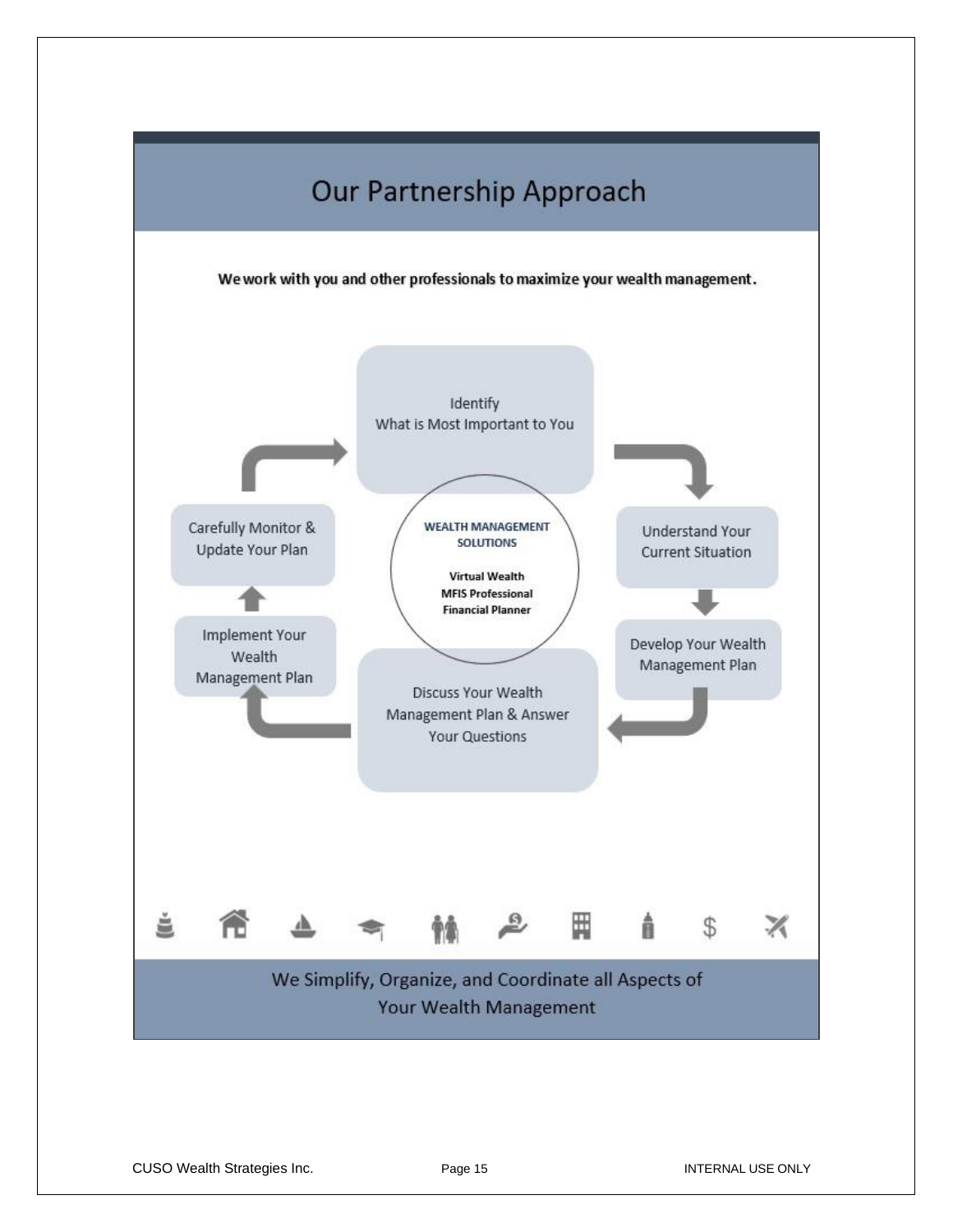|                                                   | Your Experience Working with Financial Professionals                                                                                                                                                                                    |                                    |                                            |   |                                       |        |
|---------------------------------------------------|-----------------------------------------------------------------------------------------------------------------------------------------------------------------------------------------------------------------------------------------|------------------------------------|--------------------------------------------|---|---------------------------------------|--------|
|                                                   | 1. You currently work with a:                                                                                                                                                                                                           |                                    | Financial Advisor<br><b>Estate Planner</b> | α | Investment Advisor<br>Other (specify) | ▫<br>▫ |
| How long have you worked with this individual(s)? |                                                                                                                                                                                                                                         |                                    |                                            |   |                                       |        |
|                                                   | Are you satisfied with their service? Why or why not?                                                                                                                                                                                   |                                    |                                            |   |                                       |        |
|                                                   | 2. What are your primary reasons for seeking a financial advisor?                                                                                                                                                                       |                                    |                                            |   |                                       |        |
|                                                   | 3. What are your expectations from the financial planning process?                                                                                                                                                                      |                                    |                                            |   |                                       |        |
|                                                   | 4. What stage are you at in your career?                                                                                                                                                                                                |                                    |                                            |   |                                       |        |
|                                                   | Starting career<br>Mid-career<br><b>Nearing Retirement</b>                                                                                                                                                                              | ▫<br>α<br>□                        | Semi-retired<br>Retired<br>Other           |   | ▫<br>п                                |        |
|                                                   | 5. Do you have a Retirement Plan? Yes □ No □                                                                                                                                                                                            |                                    |                                            |   |                                       |        |
|                                                   | If yes - Are you satisfied with it? Why or why not?                                                                                                                                                                                     |                                    |                                            |   |                                       |        |
|                                                   | 6. Do you have an Estate Plan? Yes □ No □                                                                                                                                                                                               |                                    |                                            |   |                                       |        |
|                                                   | If yes - Are you satisfied with it? Why or why not?                                                                                                                                                                                     |                                    |                                            |   |                                       |        |
|                                                   | 7. What is the best financial decision you've ever made?                                                                                                                                                                                |                                    |                                            |   |                                       |        |
|                                                   | 8. What is the worst financial decision you've ever made?                                                                                                                                                                               |                                    |                                            |   |                                       |        |
|                                                   | Your Current Financial Situation (the Big Picture)                                                                                                                                                                                      |                                    |                                            |   |                                       |        |
|                                                   | To the best of your knowledge, approximately how much do you currently have in totally investable                                                                                                                                       |                                    |                                            |   |                                       |        |
|                                                   | assets? S                                                                                                                                                                                                                               | If possible, provide more details: |                                            |   |                                       |        |
|                                                   | Savings - Cash & Cash Equivalents<br>Savings - Retirement<br>Savings - Education & Caring for Others<br>Savings - Other<br>Assets Other - Real Estate, Business<br>Debt - Mortgage<br>Debt - Non-Mortgage<br>Approximate Annual Income? |                                    | s<br>s<br>\$.<br>s                         |   |                                       |        |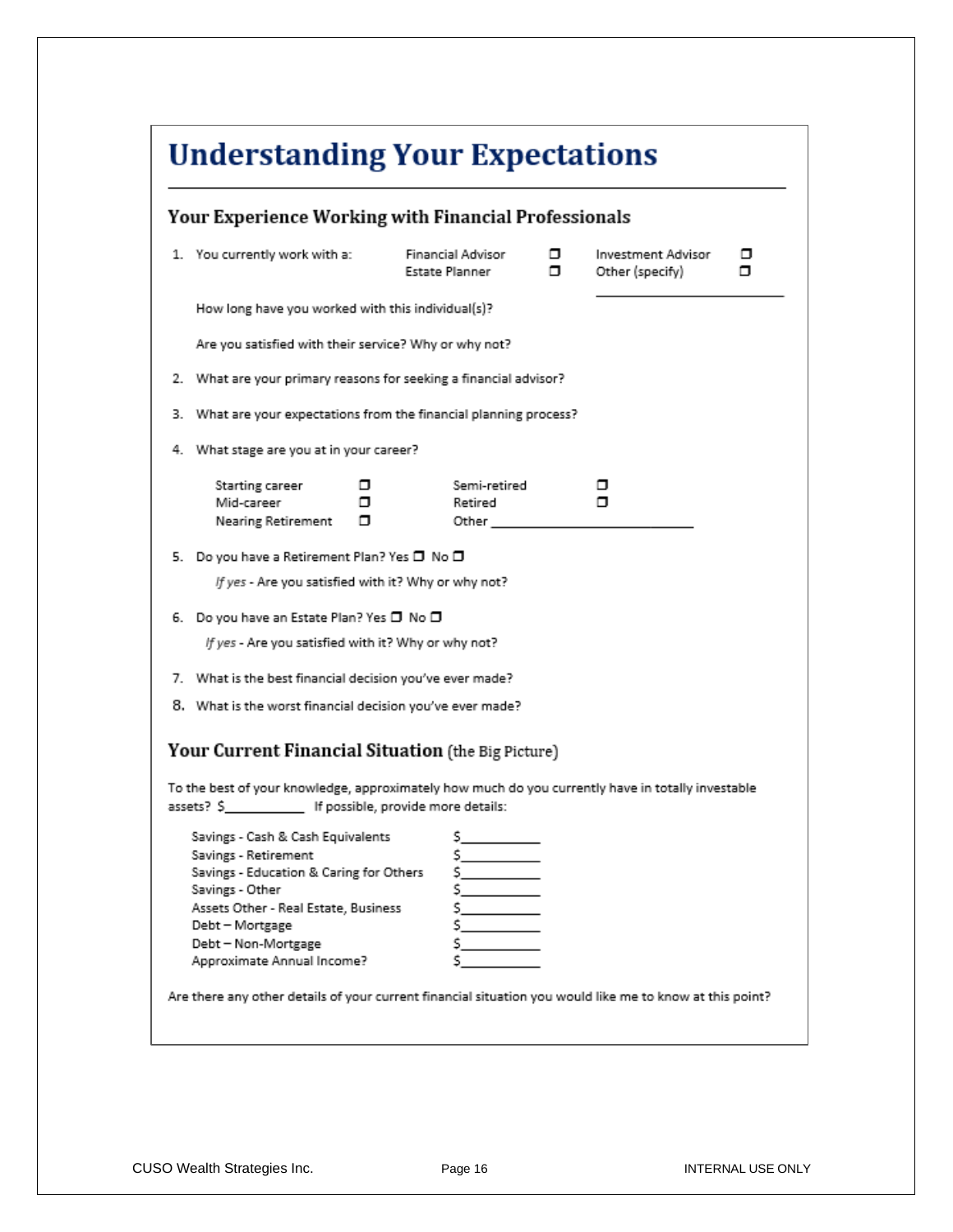# **What's Important to You?**

#### Please check the three items that are the most important to you.

- a Make a significant capital purchase (retirement property, buy a business, etc.)
- n Restructure or eliminate my debt
- a Save enough now so I can retire comfortably later
- a Have a financial plan now to ensure my savings last me through my current retirement
- o Determine where and how to withdraw funds from investments to provide my retirement income
- n Review the 'big picture' to ensure I have tax-efficient strategies
- n Reduce income taxes generated from my investments
- n Review my investment portfolio to make sure it is aligned with my goals
- n Review my investment portfolio to make sure it is aligned with my risk profile
- n Help with a retirement rollover or severance I am receiving
- a Guidance on how to invest proceeds of a significant life event (i.e. insurance proceeds, inheritance, sale of business)
- n Family security in the event of premature death or a disability
- n Family securing in the event of critical illness
- n Provide for education of children or grandchildren
- o Care for those dependent on me (i.e. special needs family members, aging parents, other)
- n Legacy planning for my estate
- n Provide capital for the charitable organizations that I support
- g Update my business planning through insurance and/or partnership agreements
- n Create a succession plan for my business
- o Protect my assets from creditors and liability lawsuits
- a Advice on how to best manage the proceeds from sale of my business
- a Guidance on how to best manage my large corporate stock positions
- a Avoid capital gains or excessive taxes on the sale of business interests
- n Position myself to enjoy more of the things in life I value
- a Having peace of mind and a sense of security regarding my financial future
- D Other (specify):

Your Current Critical Financial Event: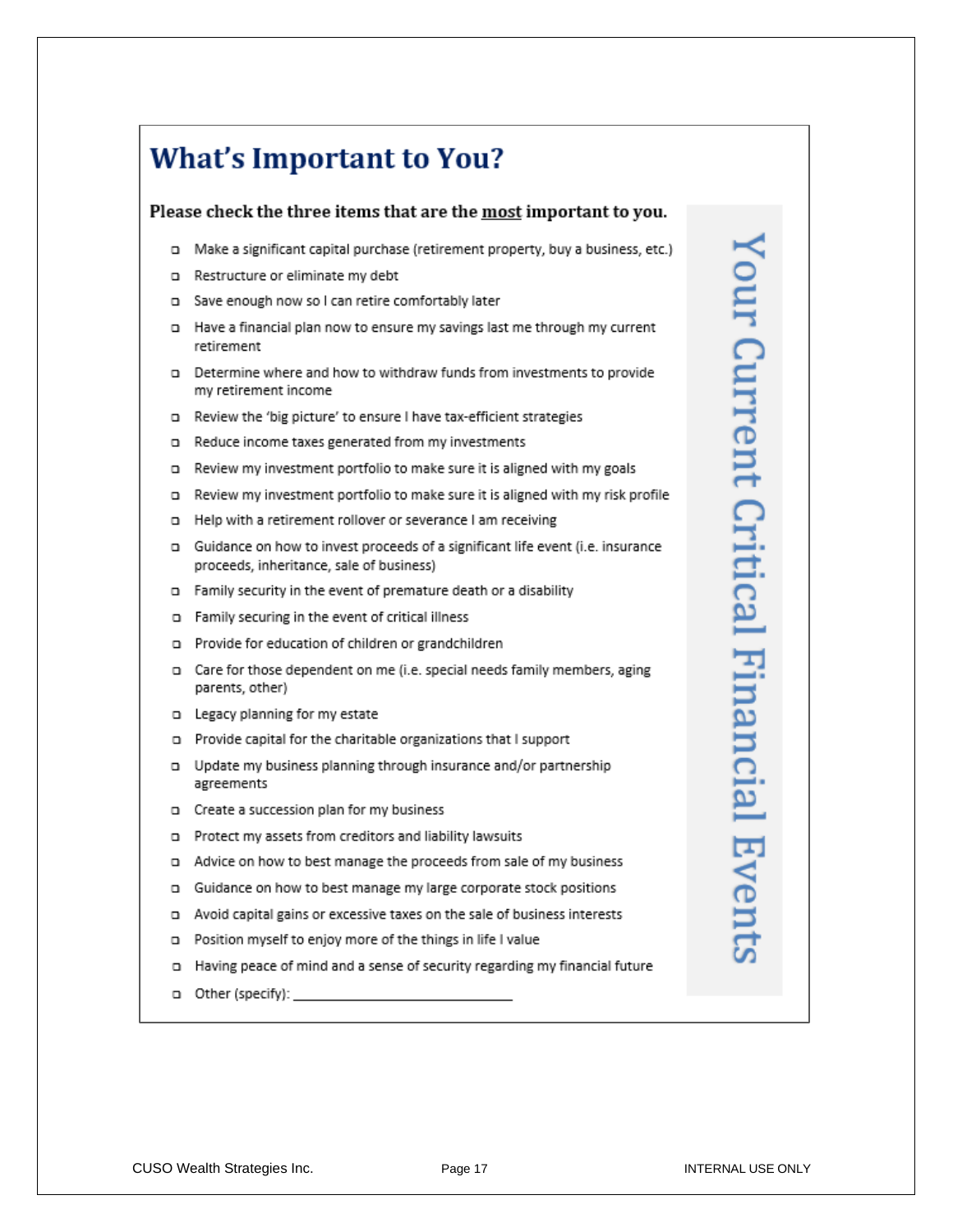# **Is There a FIT? Call Script**

### **Client Onboarding STEP 6**

Use this script as a guide to assist you in making the FIT call.

- May I please speak with [Potential New Client] please?
- This is [Financial Planner] calling from [Credit Union/Organization].
- I enjoyed meeting you the other day.
- I promised to call you and discuss our FIT.

#### *If YES (your client is a FIT for you)*

- I have carefully considered our meeting and what you shared with me about your goals and objectives.
- We have the capacity to serve your situation and I think we would work very well together.
- What decision have you come to?

#### *If they say YES there is a FIT, then:*

- Great!
- To get the financial planning process started, we need to schedule our next meeting to complete your Personal Financial Profile.
- Is it convenient for you to meet (the week of [2 weeks from date of call]?
- We have availability at [suggest a meeting date and time come to a mutually agreeable time.]
- I will send you a letter that details the documents you should bring to this next meeting.
- If you haven't received this list in a week, be sure to call me.
- Thank you for your time, we'll see you on [date], at [time].

#### *If they say NO there isn't a FIT, then:*

- I am sorry to hear that.
- I hope you find a Financial Planner who meets your needs.
- Thank you very much for considering [Credit Union/Organization]. I enjoyed meeting you.